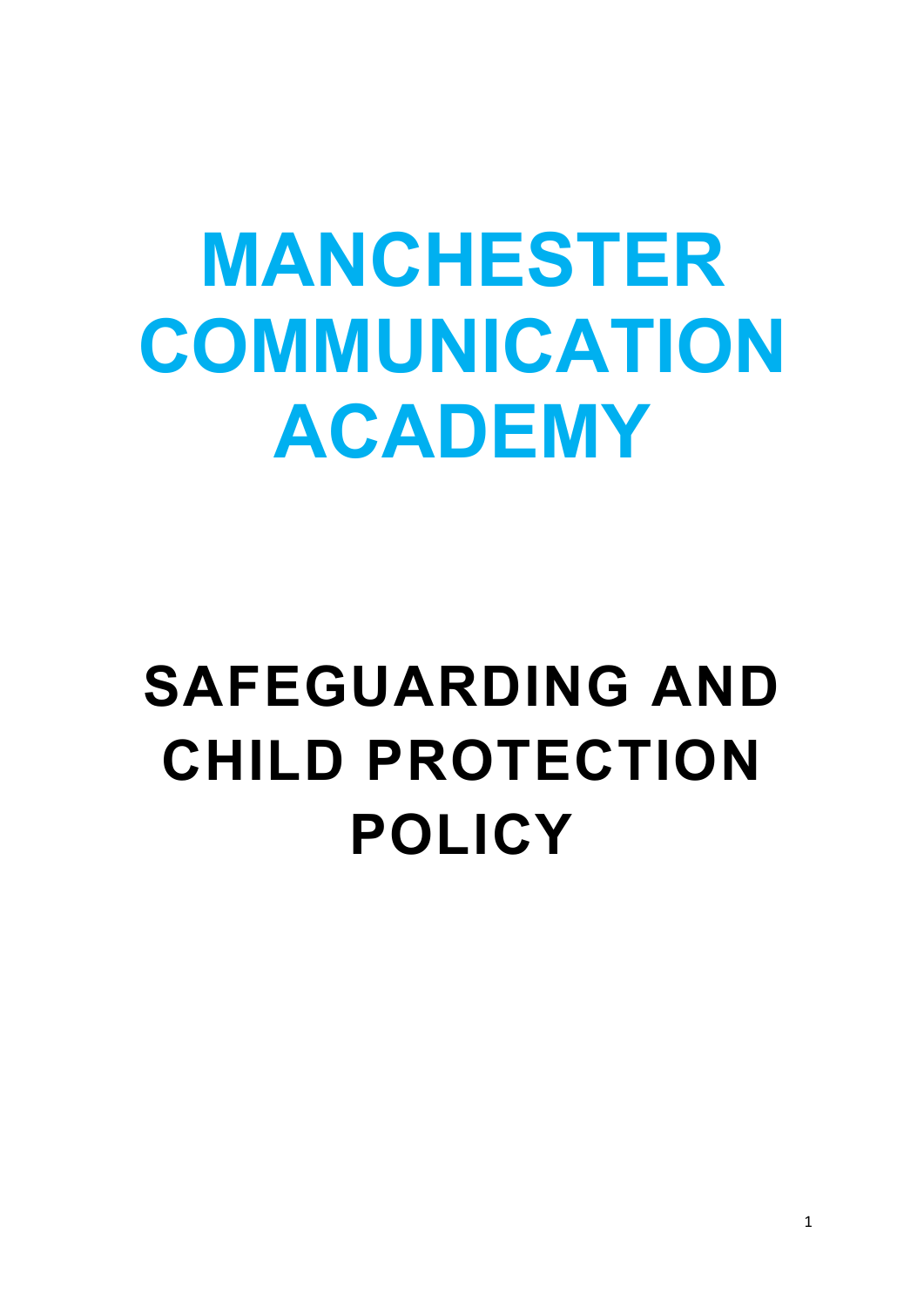# **Approval History**

| Approved By:               | Date of Approval | Version<br>Approved | Comments |
|----------------------------|------------------|---------------------|----------|
| <b>GMAT governing body</b> | November '2017   |                     |          |
|                            |                  |                     |          |
|                            |                  |                     |          |
|                            |                  |                     |          |
|                            |                  |                     |          |
|                            |                  |                     |          |

## **Revision History**

| Revision<br>Date | Previous<br>Revision<br>Date | Rev | <b>Summary of Changes</b>            | Changes<br>Marked | Owner/Editor |
|------------------|------------------------------|-----|--------------------------------------|-------------------|--------------|
| 2017             | 2014                         |     | Changes made to reflect 'KCSIE' 2015 | No                | Andrea Grant |
|                  |                              |     |                                      |                   |              |
|                  |                              |     |                                      |                   |              |
|                  |                              |     |                                      |                   |              |
|                  |                              |     |                                      |                   |              |
|                  |                              |     |                                      |                   |              |
|                  |                              |     |                                      |                   |              |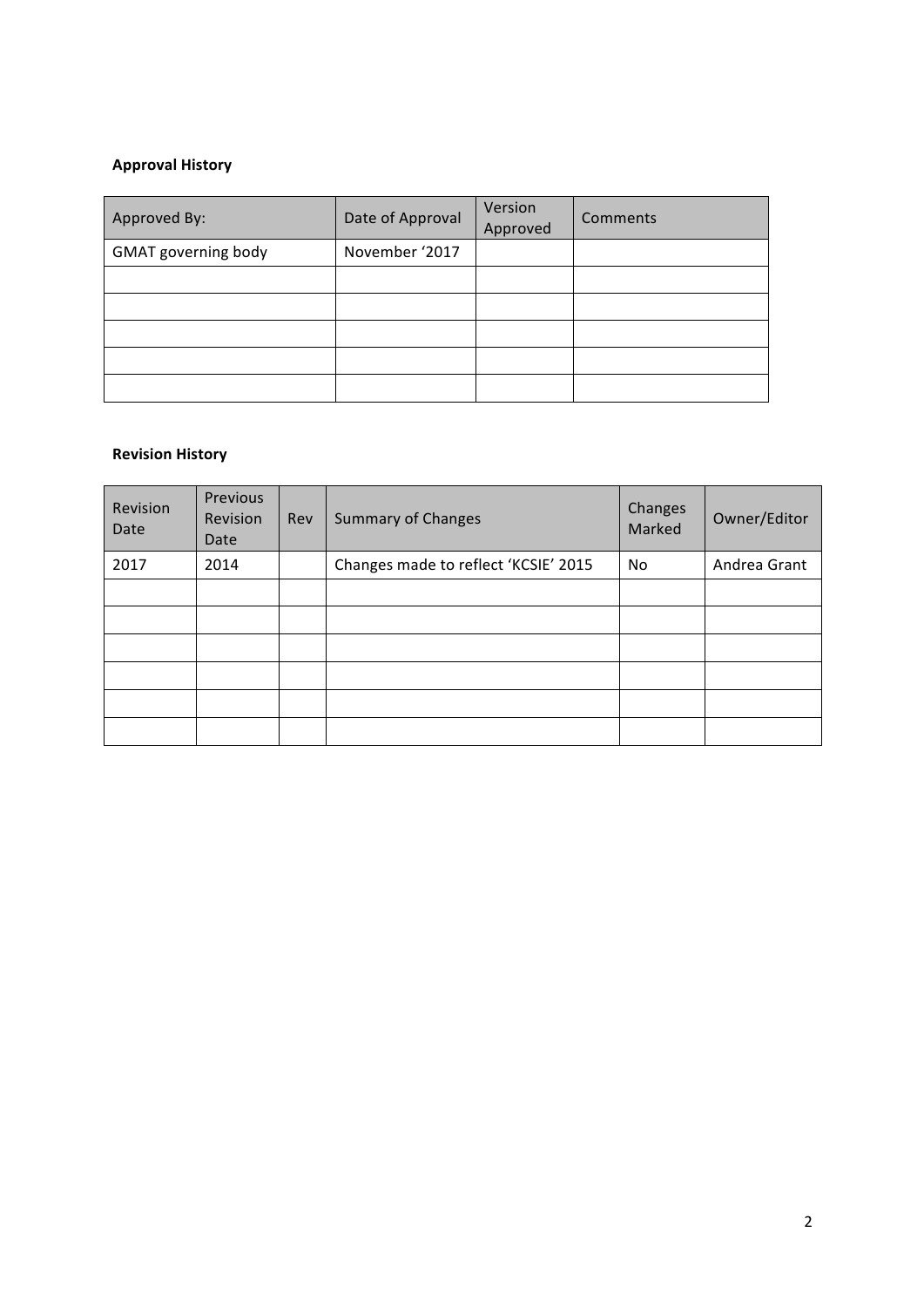Principal -Mr John Rowlands Designated Safeguarding Lead (DSL) - Mrs Andrea Grant Safeguarding/Prevent Governor - Mrs Janice Hayman

#### **INTRODUCTION**

This policy has been developed to ensure that all adults in the Greater Manchester Academies Trust are working together to safeguard and promote the welfare of children and young people. This policy has been ratified by the Governing Body at its meeting on 6th March 2017 and will be reviewed in March 2018. See appendix C for a summary of a 'good' safeguarding school.

This policy describes the management systems and arrangements in place to create and maintain a safe learning environment for all our children, young people and staff.

It identifies actions that should be taken to redress any concerns about child safety and welfare including protecting pupils and staff from extremist views, vocal or active, which are opposed to fundamental British values. All opinions or behaviours which are contrary to these fundamental values and the ethos of the school will be vigorously challenged.

The Principal or, in their absence, the authorised member of senior staff or Designated Safeguarding Lead (DSL) has the ultimate responsibility for safeguarding and promoting the welfare of children and young people.

Safeguarding and promoting the welfare of children and young people goes beyond implementing basic child protection procedures. It is an integral part of all activities and functions of the Greater Manchester Academies Trust. This policy complements and supports other relevant school and Local Safeguarding Board policies (Appendix A).

Under the Education Act 2002 schools/settings have a duty to safeguard and promote the welfare of their pupils and, in accordance with guidance set out in 'Working Together to Safeguard Children 2015', the Greater Manchester Academies Trust will work in partnership with other organisations where appropriate to identify any concerns about child welfare and take action to address them.

#### **ETHOS**

Greater Manchester Academies Trust aims to create and maintain a safe learning environment where all children and adults feel safe, secure and valued and know they will be listened to and taken seriously. Our school is committed to the principles outlined in 'Working Together to Safeguard Children 2015' and implements policies, practices and procedures which promote safeguarding and the emotional and physical well-being of children, young people and staff.

The school is committed to supporting the delivery of effective early help using The Multi- Agency Levels of Need and Response Framework. The children have access to appropriate curriculum opportunities, including emotional health and well-being, to support the development of the skills needed to help them stay safe and healthy, develop their self-esteem and understand the responsibilities of adult life, particularly in regard to child care and parenting skills.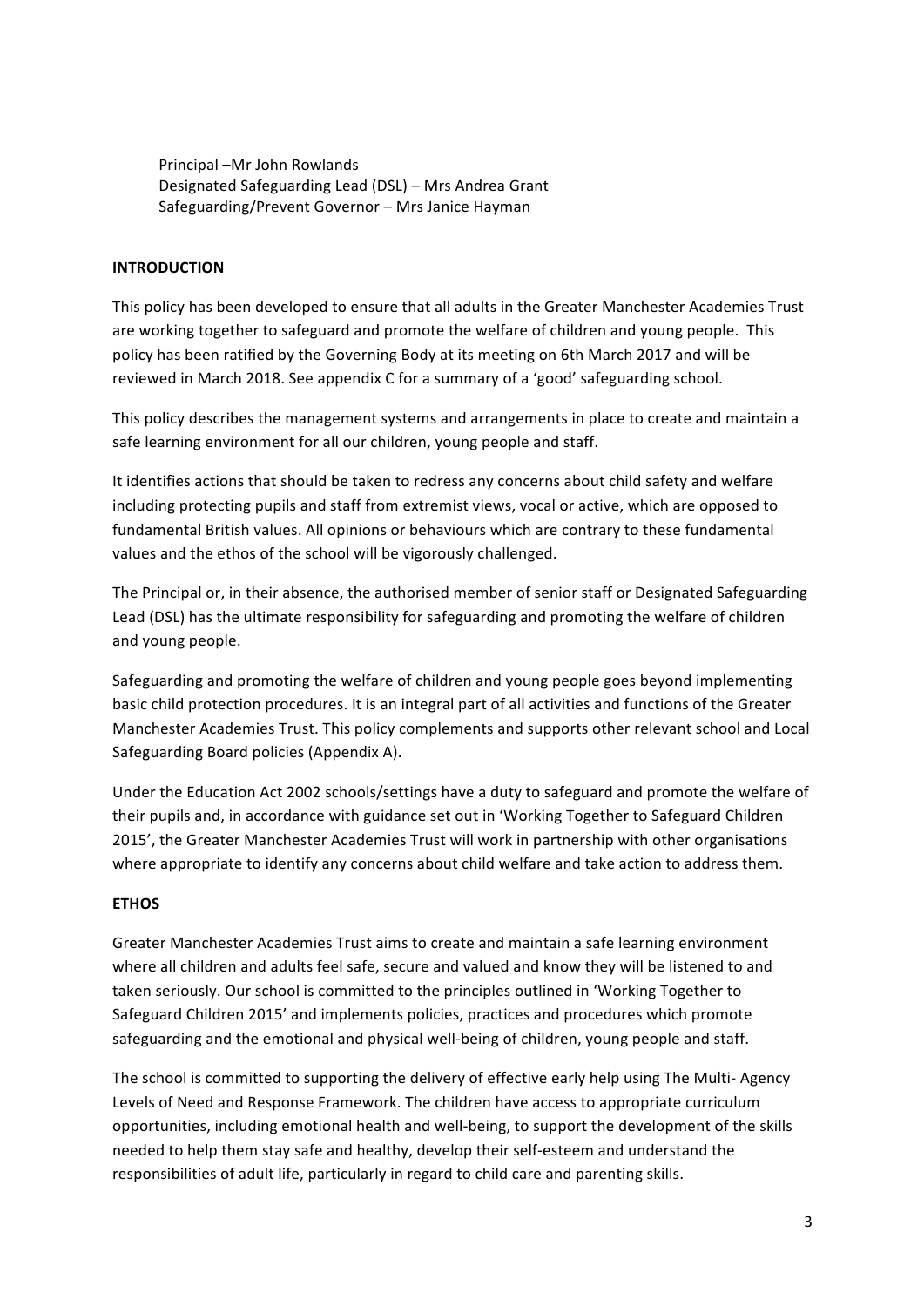Access to cross-curricular activities will provide opportunities to develop self-esteem and selfmotivation and to help pupils respect the rights of other individuals and potentially vulnerable groups. 

Greater Manchester Academies Trust will exercise diligence and prevent any organisation or speaker from using the schools facilities to disseminate extremist views or radicalise pupils and staff.

### **THE CURRICULUM**

All children have access to an appropriate curriculum, differentiated to meet their needs. This enables them to learn to develop the necessary skills to build self-esteem, respect others, defend those in need, resolve conflict without resorting to violence, question and challenge and to make informed choices in later life.

Children and young people are encouraged to express and discuss their ideas, thoughts and feelings through a variety of activities and have access to a range of cultural opportunities which promote the fundamental British values of tolerance, respect and empathy for others. There is access to a range of extra-curricular activities, information and materials from a diversity of sources which not only promotes these values but supports the social, spiritual, moral well-being and physical and mental health of the pupils.

Personal Health and Social Education, Citizenship and Religious Knowledge lessons will provide opportunities for children and young people to discuss and debate a range of subjects including lifestyles, forced marriage, family patterns, religious beliefs and practices and human rights issues.

Greater Manchester Academies Trust takes account of the latest advice and guidance provided to help address specific vulnerabilities and forms of exploitation eg CSE, Radicalisation and Extremism, Forced Marriage.

All pupils will know that there are adults in the school whom they can approach in confidence if they are in difficulty or feeling worried and that their concerns will be taken seriously and treated with respect.

#### **ATTENDANCE & EXCLUSIONS**

Greater Manchester Academies Trust views attendance as a safeguarding issue and in accordance with the school's Attendance Policy, absences are rigorously pursued and recorded. The school/setting, in partnership with the appropriate agencies, takes action to pursue and address all unauthorised absences in order to safeguard the welfare of children and young people in its care.

The Attendance Policy identifies how individual cases are managed and how we work proactively with parents/carers to ensure that they understand why attendance is important. In certain cases this may form part of an Early Help Assessment (EHA) or a Parenting Contract.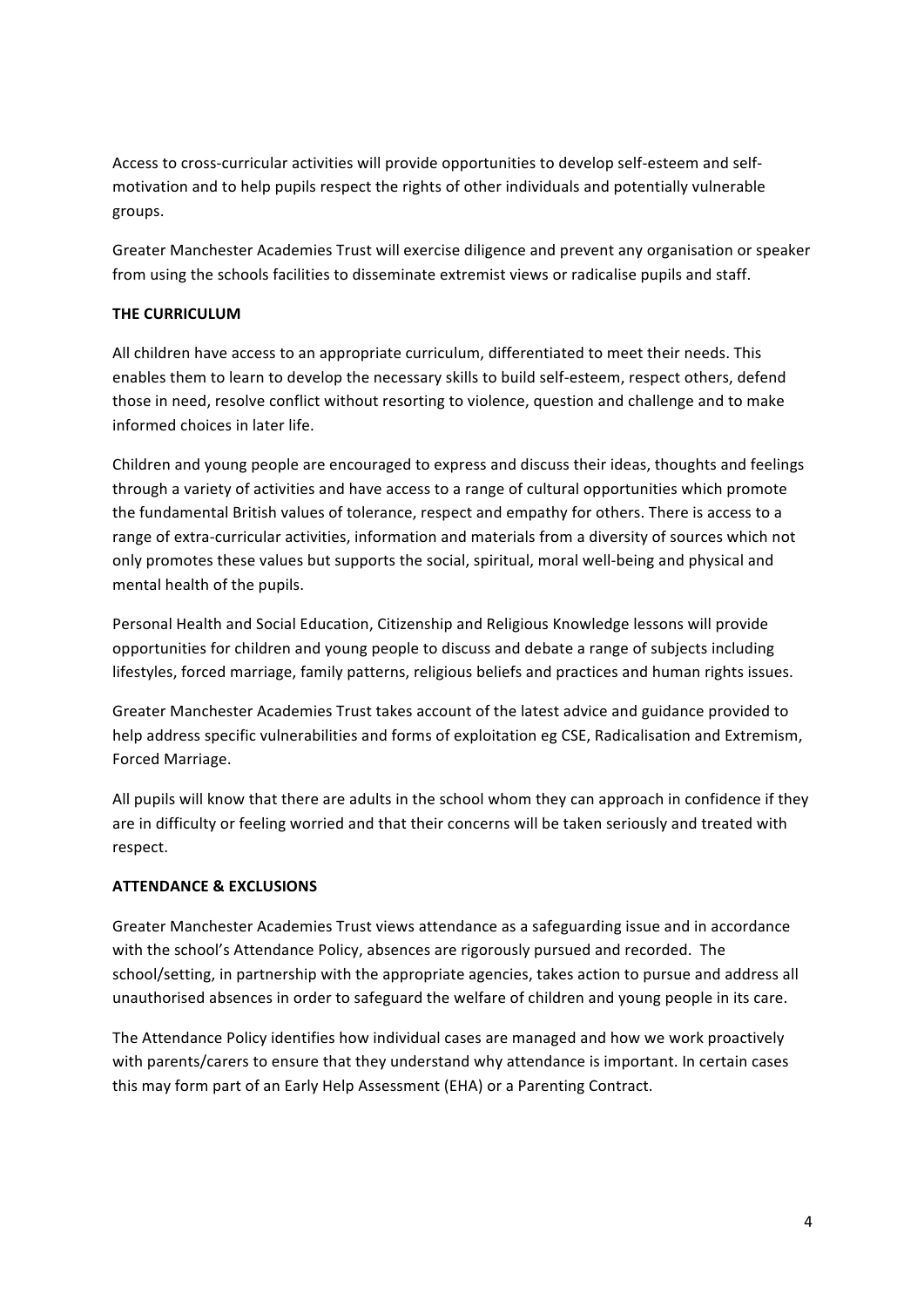We implement the statutory requirements in terms of monitoring and reporting children missing education (CME) and off-rolling and understand how important this practice is in safeguarding children and young people.

The school will only place young people in alternative educational provision which is a registered provider and has been quality assured. Young people who require access to alternative provision will have a personalised learning plan designed to meet their needs. Their attendance will be monitored by Greater Manchester Academies Trust in accordance with the School Register Regulations (secondary schools only).

The designated person will be informed when a fixed term or permanent exclusion is being discussed and any safeguarding issues will be considered. Where it is felt that a child or young person is likely to be permanently excluded a multi-agency assessment will be instigated to ensure that there is improved understanding of the needs of the young person and their family and that the key agencies are involved.

#### **KEEPING RECORDS**

Greater Manchester Academies Trust will keep and maintain up to date information on children on the school roll including where and with whom the child is living, attainment, attendance, referrals to and support from other agencies. The school record will also include a chronology of any other significant event in a child's life.

#### **ROLES AND RESPONSIBILITIES**

#### The Principal of Greater Manchester Academies Trust will ensure that:

The policies and procedures adopted by the Governing Body to safeguard and promote the welfare of pupils are fully implemented and followed by all staff including volunteers.

Safe recruitment and selection of staff and volunteers is practiced.

A Designated Senior Member of staff for child protection is identified and receives appropriate ongoing training, support and supervision.

Sufficient time and resources are made available to enable the designated member of staff to discharge their responsibilities, including attending inter-agency meetings, contributing to the assessment of children and young people, supporting colleagues and delivering training as appropriate.

All staff and volunteers receive appropriate training which is regularly updated.

All temporary staff and volunteers are made aware of the school's safeguarding policy and arrangements.

All staff and volunteers feel safe about raising concerns about poor or unsafe practice in regard to the safeguarding and welfare of the children and young people and such concerns will be addressed sensitively and effectively.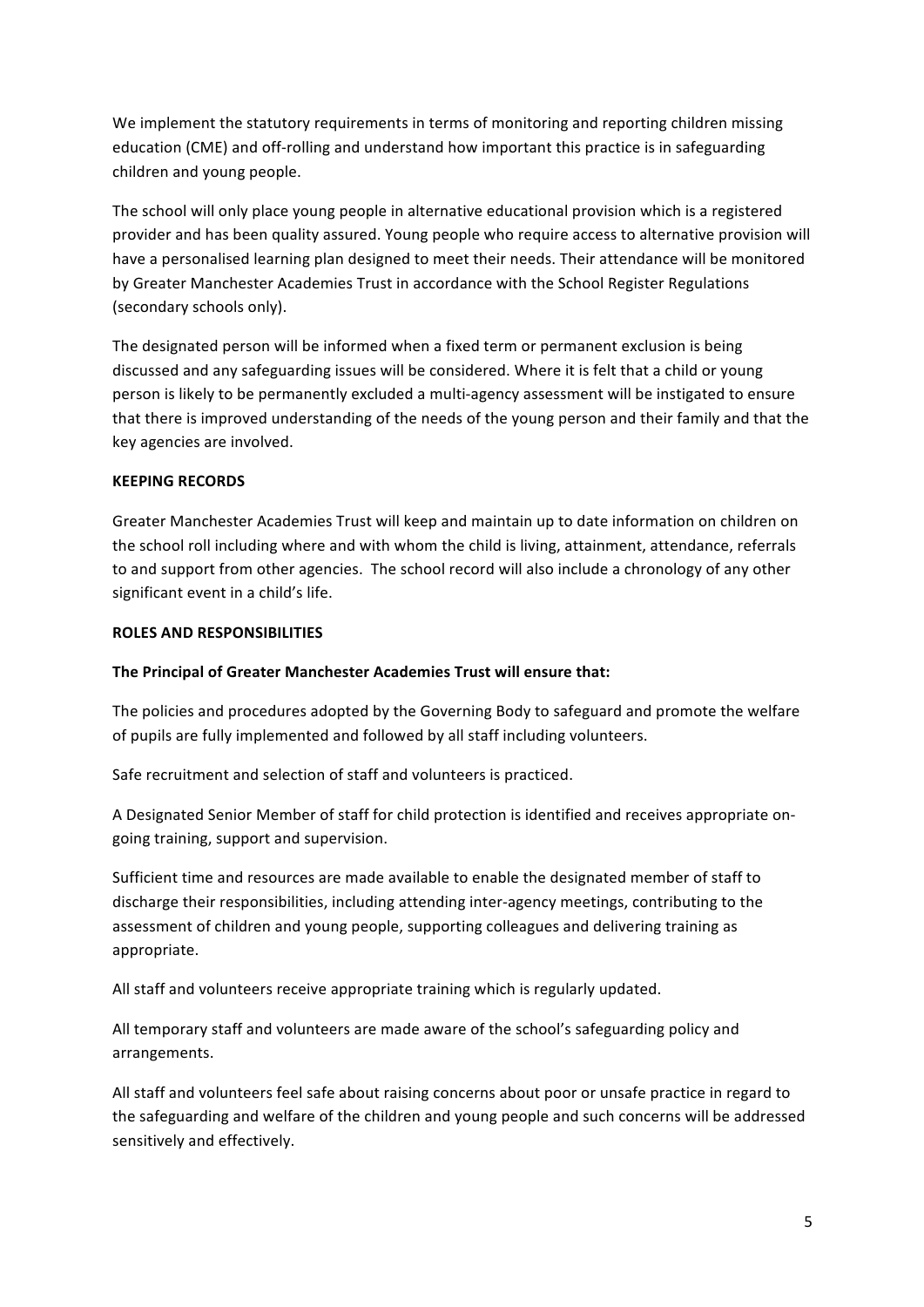Parents/carers are aware of and have an understanding of the school's responsibilities to promote the safety and welfare of its pupils by making its obligations clear in the school/setting prospectus.

Ensure that the Safeguarding and Child Protection policy is available on the school's web-site.

Ensure that the school co-operates with appropriate agencies and risk based approaches to ensure young people are safeguarded against any potential grooming activities which may attempt to draw them into harmful activities eg CSE and radicalization and extremism.

#### The Local Governing Body of the school will ensure that:

A member of the Governing Body is identified as the designated governor for Safeguarding and receives appropriate training. The identified governor will provide the governing body with appropriate information about safeguarding and will liaise with the designated member of staff.

A senior member of the school's leadership team is designated to take lead responsibility for safeguarding within the school.

The school's safeguarding policy is regularly reviewed and updated and the school complies with local safeguarding procedures.

The school operates safe recruitment and selection practices including appropriate use of references and checks on new staff and volunteers.

Procedures are in place for dealing with allegations of abuse against members of staff and volunteers and these are in line with Local Authority procedures.

All staff and volunteers who have regular contact with children and young people receive appropriate training and information about the school's safeguarding processes as part of induction.

Ensure that the school co-operates with appropriate agencies and risk based approaches to ensure young people are safeguarded against any potential grooming activities which may attempt to draw them into harmful activities eg CSE and radicalization and extremism.

The Designated Senior Member of Staff for Child Protection has a specific responsibility for championing the importance of safeguarding and promoting the welfare of children and young people registered in the school. The Designated Safeguarding Lead will:

Act as the first point of contact with regards to all safeguarding matters.

Attend up-dated training every two years.

Provide relevant information to the LA on how the school carries out its safeguarding duties.

Provide support and training for staff and volunteers

Ensure that the schools actions are in line with the MCSB Safeguarding Inter-Agency Procedures. (Guidance on these procedures may be found on MSCB website at manchesterscb.org.uk)

Support staff to make effective referrals to the Children and Families Services and any other agencies where there are concerns about the welfare of a child.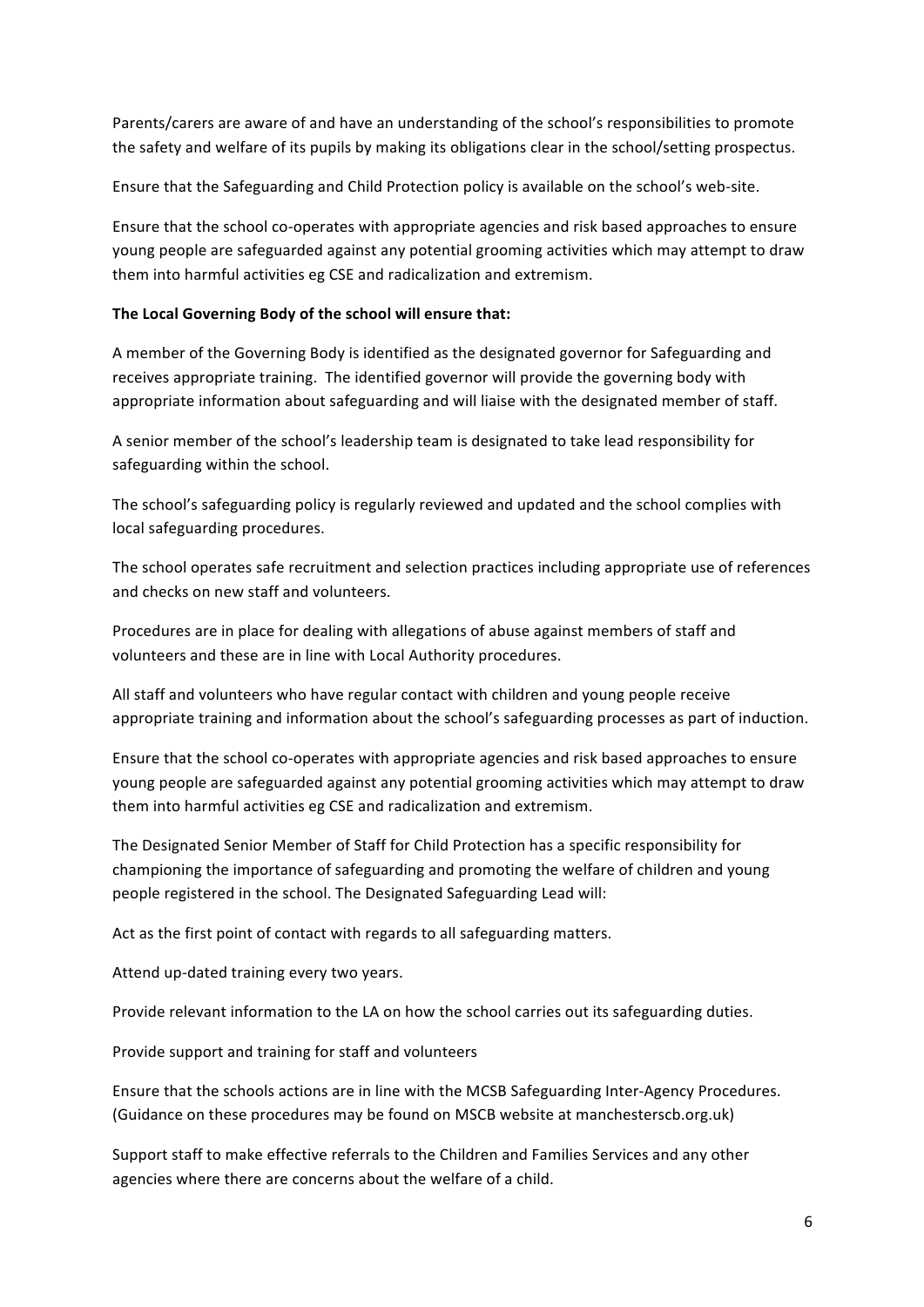Keep copies of all referrals to Children and Families Services and any other agencies related to safeguarding children.

Ensure that all staff and volunteers receive information on safeguarding policies and procedures from the point of induction.

Ensure that any staff with specific responsibility for safeguarding children receive the appropriate training to undertake this role.

Manage and keep secure the school's safeguarding records.

Ensure that all staff and volunteers understand and are aware of the school's reporting and recording procedures and are clear about what to do if they have a concern about a child.

Liaise with the Principal about any safeguarding issues.

Ensure that the Safeguarding Policy is regularly reviewed and up-dated.

Keep up to date with changes in local policy and procedures and are aware of any guidance issued by the DfE concerning Safeguarding.

Send a pupil's child protection or safeguarding file separately from the main file to a new establishment if a pupil leaves the school. Keep a copy of the file.

During term time, the Designated Safeguarding Lead and or a deputy should always be available (during school hours) for staff in the school to discuss any safeguarding concerns. It is a matter for individual schools and the Designated Safeguarding Lead to arrange adequate and appropriate cover arrangements for any out of hours/out of term activities.

In addition to their formal training, as set out above, their knowledge and skills should be updated, (for example via e-bulletins, meeting other designated safeguarding leads, or taking time to read and digest safeguarding developments), at regular intervals, but at least annually, to keep up with any developments relevant to their role.

#### **SAFE RECRUITMENT AND SELECTION OF STAFF**

The school's recruitment and selection policies and processes adhere to the DfE guidance "Keeping Children Safe in Education" September 2016.

The Principal and governing body will ensure that all external staff and volunteers using the school site will have been vetted and checked.

#### WORKING WITH OTHER AGENCIES

Greater Manchester Academies Trust has developed effective links with other relevant agencies and co-operates as required with any enquiries regarding child protection issues. The school will notify social care if:

A child subject to a child protection plan is about to be permanently excluded.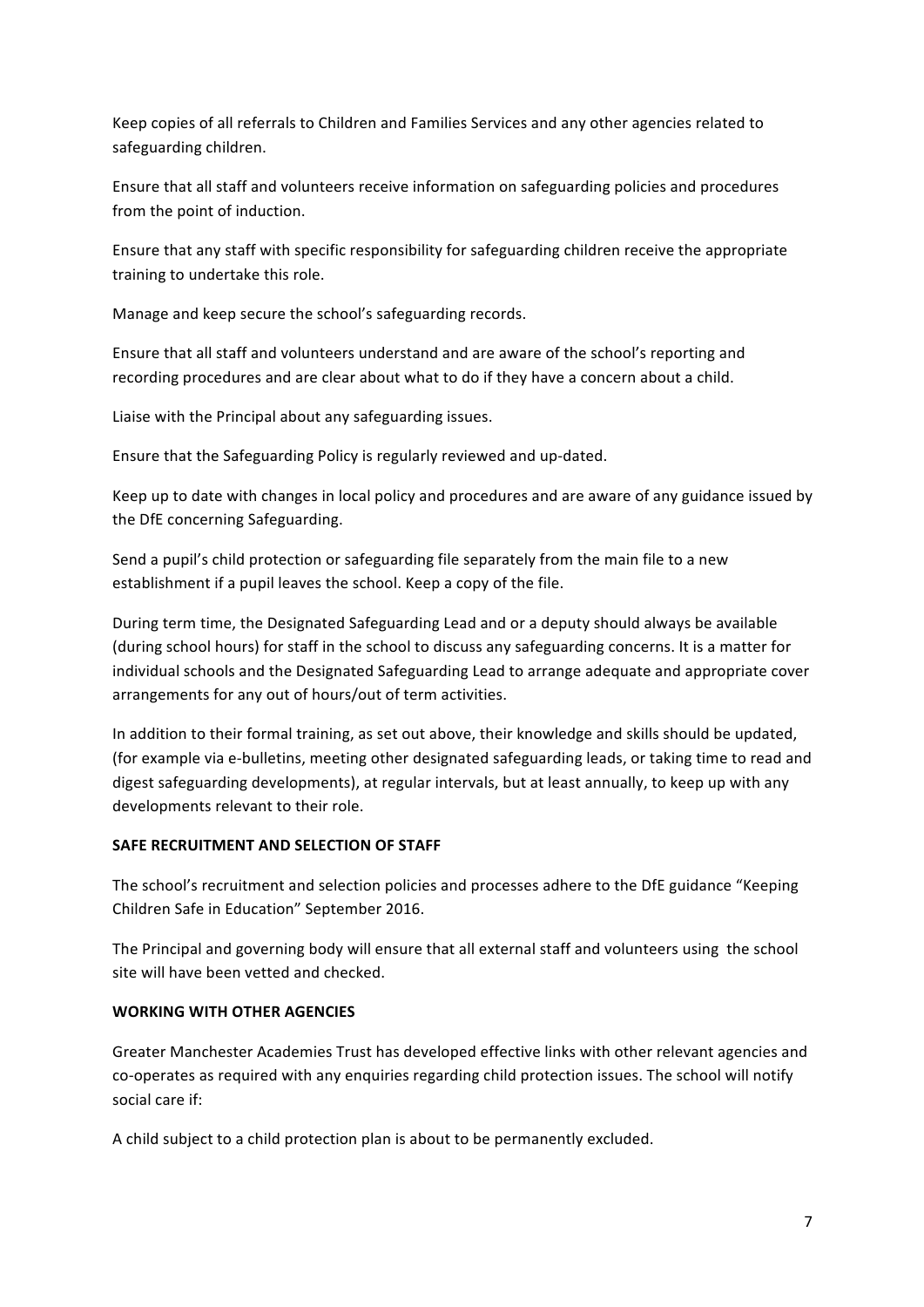There is an unexplained absence of a pupil who is subject to a child protection plan of more than two days from school.

It has been agreed as part of any child protection plan or core group plan.

#### **CONFIDENTIALITY AND INFORMATION SHARING**

Staff ensure that confidentiality protocols are followed and information is shared appropriately. The Principal or Designated Member of Staff discloses any information about a pupil to other members of staff on a need to know basis only.

All staff and volunteers must understand that they have a professional responsibility to share information with other agencies in order to safeguard children. All staff and volunteers must be clear with children that they cannot promise to keep secrets.

#### **TRAINING FOR STAFF AND VOLUNTEERS**

In accordance with "Keeping children safe in education - September 2016" all staff will receive training at induction.

All staff should receive appropriate child protection training which includes basic safeguarding information about the school's policies and procedures, signs and symptoms of abuse (emotional and physical), indicators of vulnerability to radicalisation, how to manage a disclosure from a child as well as when and how to record a concern about the welfare of a child.

The Designated Person for Safeguarding will receive refresher training every two years. All staff will receive appropriate child protection training which is regularly updated.

All staff will receive training or briefings on particular safeguarding issues, for example, Guns and Gangs, Forced Marriage, Female Genital Mutilation, Domestic Abuse and Child Sexual Exploitation, E-Safety, Preventing Violent Extremism.

In addition all staff members should receive regular safeguarding and child protection updates (for example, via email, e-bulletins, staff meetings) as required, but at least annually, to provide them with relevant skills and knowledge to safeguard children effectively.

#### **RECORDING AND REPORTING CONCERNS**

All staff, volunteers and visitors have a responsibility to report any concerns about the welfare and safety of a child and all such concerns must be taken seriously (Appendix B). If a concern arises all staff, volunteers and visitors must:

Speak to the Designated Person or the person who acts in their absence

Agree with this person what action should be taken, by whom and when it will be reviewed

Record the concern using the school's safeguarding recording system

#### **INFORMING PARENTS/CARERS**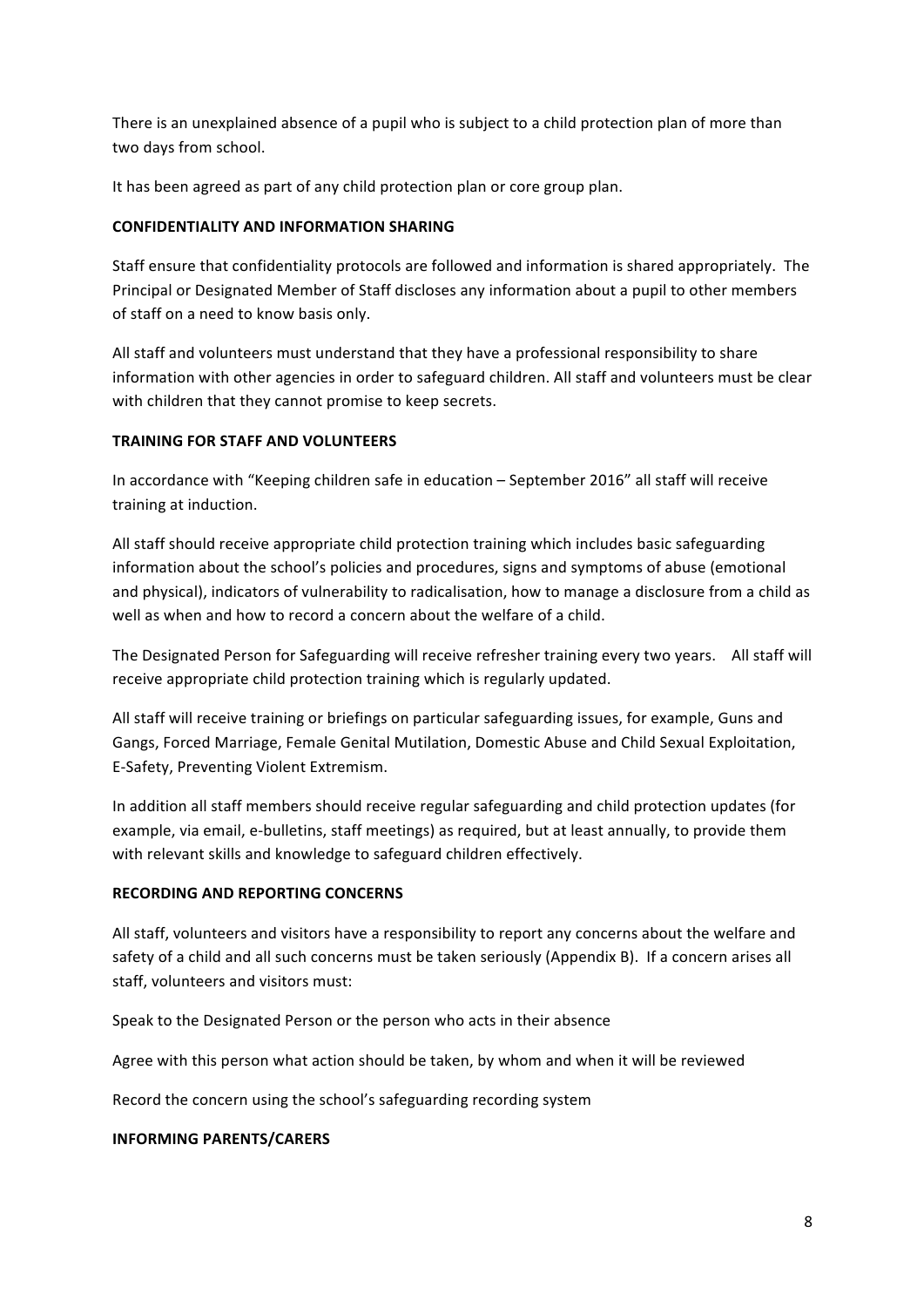Our approach to working with parents/carers is one of transparency and honesty and our responsibility is to safeguard and promote the welfare of all the children in our care. We aim to do this in partnership with our parents/carers. In most cases parents and carers will be informed when concerns are raised about the safety and welfare of their child. Parents and carers should be given the opportunity to address any concerns raised.

Parents and carers will be informed if a referral is to be made to the Children's Social Care Service or any other agency.

Parents/carers will not be informed if it is believed that by doing so would put the child at risk. In such cases the Designated Person or Principal will seek advice from Children's Social Care.

#### **DOMESTIC ABUSE**

The school is aware that children and young people's development, as well as their social and emotional resilience, is affected by many factors including exposure to domestic abuse within the family situation and is a safeguarding issue.

Children and young people react to domestic abuse in similar ways to other types of abuse and trauma.

Information about Domestic Abuse and its effect upon children and young people will be incorporated into staff Safeguarding and Child Protection training and briefings and the school's Safeguarding and Child Protection's Policies and Procedures will be used to protect children and young people exposed to, and at risk from, domestic abuse.

Any child or young person thought to be at immediate risk will be reported without delay to the police as a 999 emergency and the Manchester Children's Service Contact Centre will be contacted as soon as possible.

#### **FORCED MARRIAGE**

Forced Marriage became a criminal offence in June 2014. It is a form of child, adult and domestic abuse and, in line with statutory guidance, is treated as such by this school. The school is sensitive to differing family patterns and lifestyles and child-rearing patterns that vary across different racial, ethnic and cultural groups. Child abuse cannot be condoned for religious or cultural reasons.

Information about Forced Marriage will be incorporated into staff Safeguarding and Child Protection training and briefings and the school's Safeguarding and Child Protection Policies will be used to protect a victim or potential victim of forced marriage.

If a case of forced marriage is suspected, parents and carers will not be approached or involved about a referral to any other agencies.

#### **FEMALE GENITAL MUTILATION**

Female Genital Mutilation (FGM) is illegal in the United Kingdom and is a violation of human rights of girls and women. Information on FGM will be incorporated into staff Safeguarding and Child Protection training and briefings.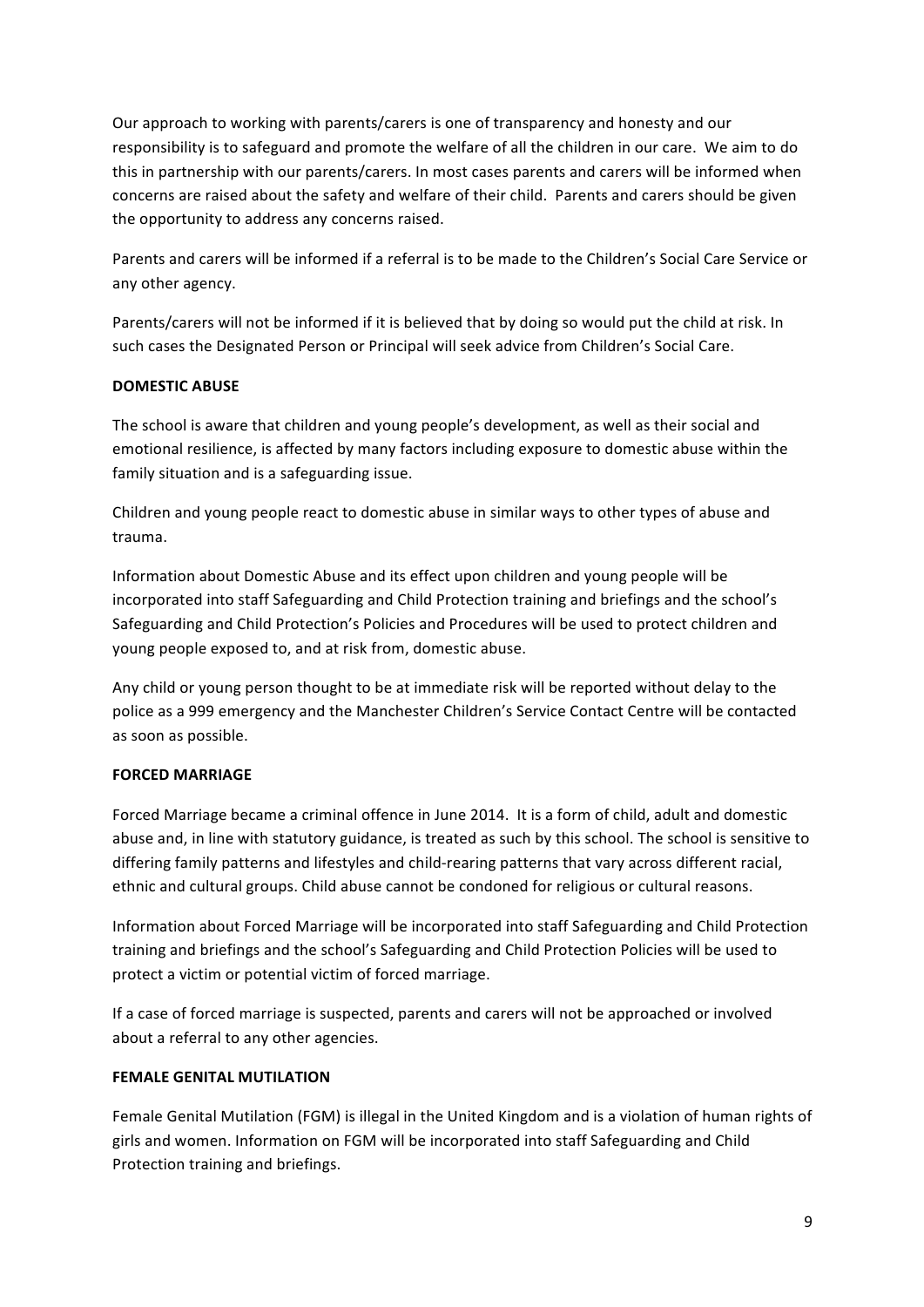The Serious Crime Act 2015 strengthened further the legislation on FGM and now includes a new statutory duty placed on professionals (including teachers) to notify the police when they discover that FGM appears to have been carried out on a girl under 18.

Further statutory guidance has been issued under Section 5c (1) of the Female Genital Mutilation Act 2003 "Multi Agency Statutory Guidance on Female Genital Mutilation - April 2016"

#### **PREVENTING RADICALISTION AND EXTREMISM**

Protecting children from the risk of radicalisation is seen as part of Greater Manchester Academies Trusts wider safeguarding duties. It is acknowledged that it is similar in nature to protecting children from other forms of harm and abuse and the importance of early intervention by our school. We follow the guidance set out in Keeping Children Safe in Education 2016.

Greater Manchester Academies Trust can produce evidence to show fulfilment of the Prevent duty in the 5 duty areas (Leadership and Management, Risk Assessment, Working in Partnership, Staff Training, IT Policies). We also support our children to be resilient against radicalisation.

We have named leads for Prevent in each Academy on the SLT and Governing body. Prevent is part of the safeguarding role of our Designated Safeguarding Lead. We have conducted a risk assessment to ensure that we give 'due regard' to all areas of the duty. We do not have a specific policy on Prevent but have ensured that it is embedded into all other appropriate school policies. We have clear procedures in place for protecting children at risk of radicalisation. These procedures are set out in this safeguarding document and other existing policies where relevant.

We work in partnership with others including the Local Authority and MSCB to share concerns and improve practice in this area. We regularly review our IT policies in school to ensure that IT use across the school is safe. Children and young people are supported to know how to stay safe on line and when accessing social media both in and out of school.

Staff training and knowledge on Prevent is regularly reviewed and monitored. Staff in this Academy are aware that Radicalisation refers to the process by which a person comes to support terrorism and forms of extremism. Staff know that there is no single way of identifying an individual who is likely to be susceptible to an extremist ideology but they are alert to the signs and changes of behaviour which may be indicators. Staff are confident to challenge and support young people who may be vulnerable. Staff also know what to do if they have concerns that a young person is being radicalised. 

School actively builds students resilience to radicalisation through the curriculum and a whole school ethos which promotes British values, including democracy, the rule of law, individual liberty and mutual respect and tolerance of different faiths and beliefs.

Greater Manchester Academies Trust seeks to have effective engagement with parents and families in order to work in partnership to protect our children and young people.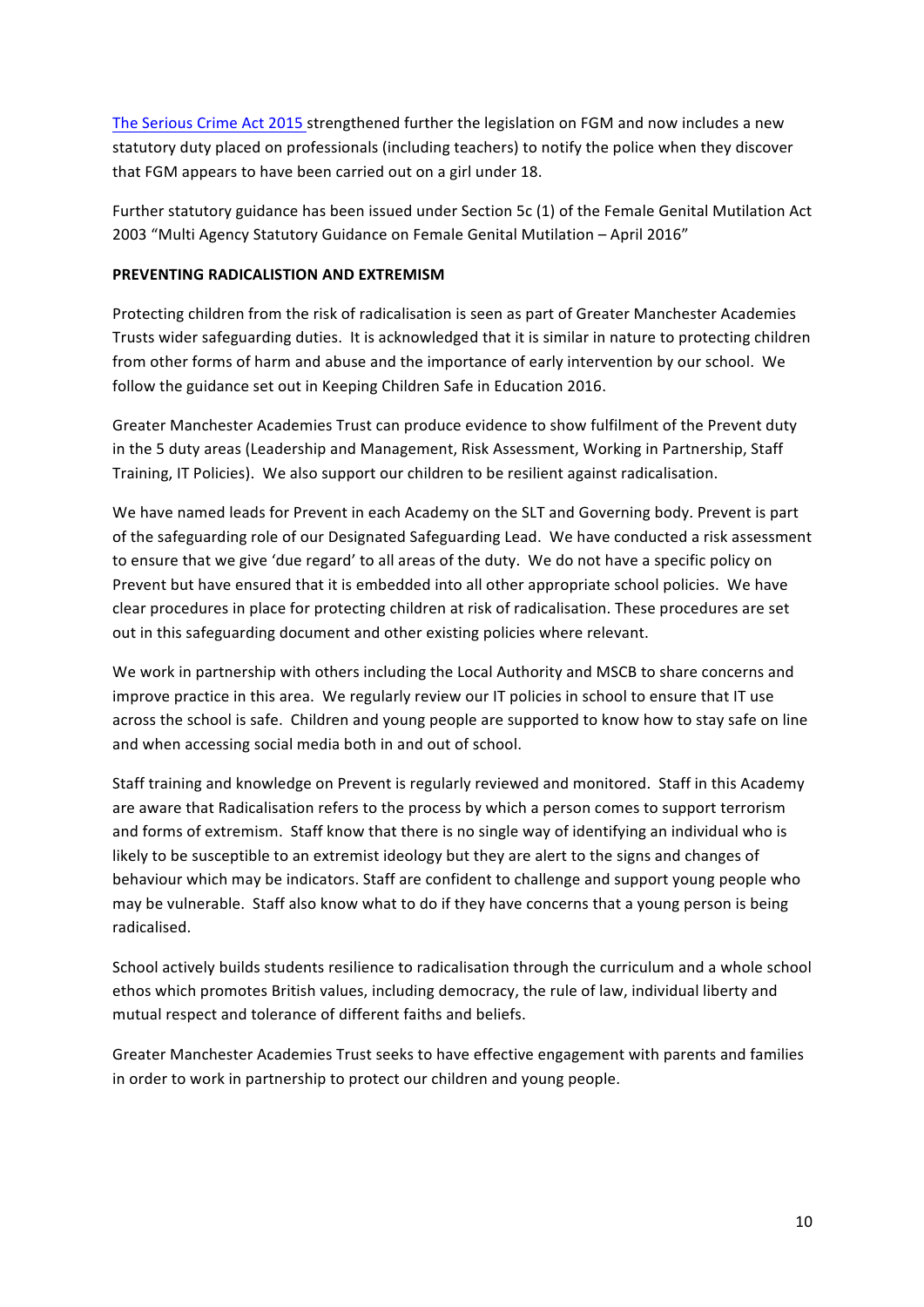#### **E-SAFETY**

Greater Manchester Academies Trust has an E-safety Policy which recognises that E-safety is a safeguarding issue not an ICT issue. The purpose of internet use in school is to help raise educational standards, promote pupil achievement, and support the professional work of staff as well as enhance the school's management information and business administration.

The internet is an essential element in 21st century life for education, business and social interaction and Greater Manchester Academies Trust has a duty to provide children and young people with quality access as part of their learning experience.

It is the duty of Greater Manchester Academies Trust to ensure that every child and young person is in its care is safe and this applies equally to the 'virtual' or digital world.

Greater Manchester Academies Trust will ensure that appropriate filtering methods are in place to ensure that pupils are safe from all types of inappropriate and unacceptable materials, including terrorist and extremist material.

Greater Manchester Academies Trust has an acceptable use policy (AUP). Where both staff and children have access, it will be necessary for us to have separate AUPs for staff and pupils. The AUP should cover the use of all technologies used.

The school follows the MSCB guidelines 'Safeguarding online guidelines for minimum standards'

#### **CHILD PROTECTION CONFERENCES AND CORE GROUP MEETINGS**

Members of staff are likely to be asked to attend a child protection conference or other relevant core group meetings about an individual pupil and will need to have as much relevant updated information about the child as possible. A child protection conference will be held if it is considered that the child/children are suffering or at risk of significant harm.

All reports for a child protection conference should be prepared in advance of the meeting and will include information about the child's physical, emotional, intellectual development and well-being as well as relevant family related issues. This information will be shared with the parents/carers.

#### **MANAGING ALLEGATIONS AND CONCERNS AGAINST STAFF AND VOLUNTEERS**

The school follows the government guidance Keeping Children Safe in Education – September 2016 when dealing with allegations made against staff and volunteers.

All allegations made against a member of staff and volunteers, including contractors or security staff working on site, will be dealt with quickly and fairly and in a way that provides effective protection for the child while at the same time providing support for the person against whom the allegation is made.

#### **COMPLAINTS OR CONCERNS BY PUPILS, STAFF OR VOLUNTEERS**

Any concern or expression of disquiet made by a child will be listened to seriously and acted upon as quickly as possible to safeguard his or her welfare.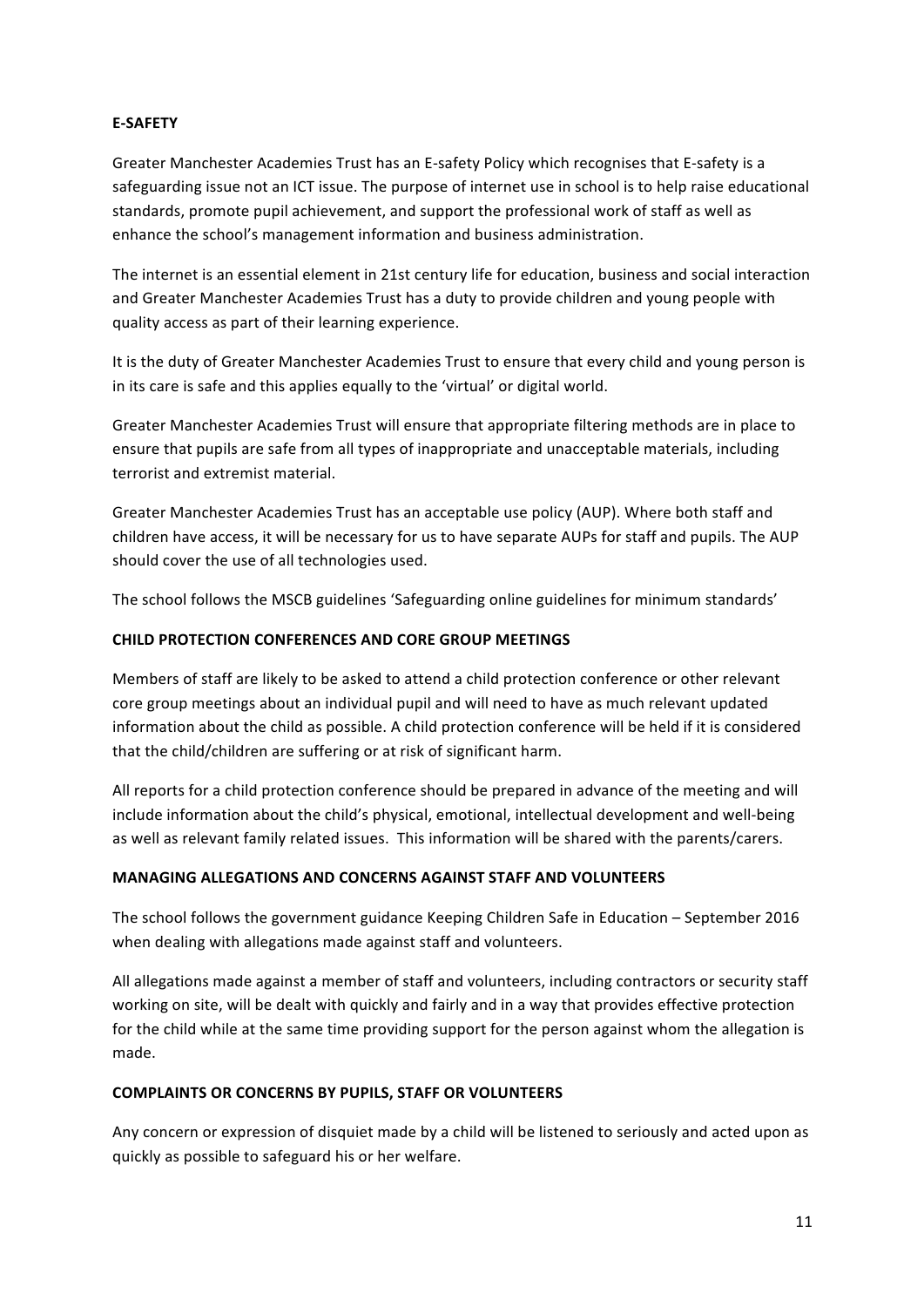We will make sure that the child or adult who has expressed the concern or made the complaint will be informed not only about the action to be taken but also where possible about the length of time required to resolve the complaint. We will endeavour to keep the child or adult informed about the progress of the complaint/expression of concern.

#### **SERIOUS CASE REVIEWS**

The Manchester Safeguarding Children Board will always undertake a serious case review when a child or young person dies (including death by suicide) and abuse or neglect is known or suspected to be a factor in their death. The purpose of the serious case review is to:

Find out if there are any lessons to be learnt from the case about how local professionals and agencies work together to safeguard and promote the welfare of children and young people

Identify what those lessons are, how they will be acted on and what is expected to change as a result of the serious case review.

Improve inter-agency working to better safeguard and promote the welfare of children and young people

If required Greater Manchester Academies Trust will provide an individual management report for a serious case review and will cooperate fully with implementing outcomes of the review including reviewing policy, practice and procedures as required.

#### **PEER ON PEER ABUSE**

Staff should recognise that children are capable of abusing their peers. Governing bodies should identify procedures to minimise the risk of peer on peer abuse and consider how allegations of peer on peer abuse will be investigated and dealt with. Schools and settings should have clear procedures on how victims of peer on peer abuse will be supported.

#### **VISITORS**

All visitors, including visiting speakers, are subject to the school's safeguarding protocols while on site and will be supervised at all times.

#### **BOOKINGS**

Greater Manchester Academies Trust operates a responsible booking protocol and will carry out appropriate checks and will exercise due diligence to prevent an organisation or speaker from using the school's facilities to disseminate extremist views or radicalise pupils or staff.

 $G$  is the constitution of the Comming Deduction as effection on  $\mathcal{C}^{\text{th}}$  Month 2017 and will be appropriate social channol stylence containing zought at no modifigence. Intervent  $\omega$  is a from solid  $\omega$  $\mathbf{t}$  the school is to disseminate  $\mathbf{t}$ This policy has been ratified by the Governing Body at its meeting on 6<sup>th</sup> March 2017 and will be reviewed annually**.**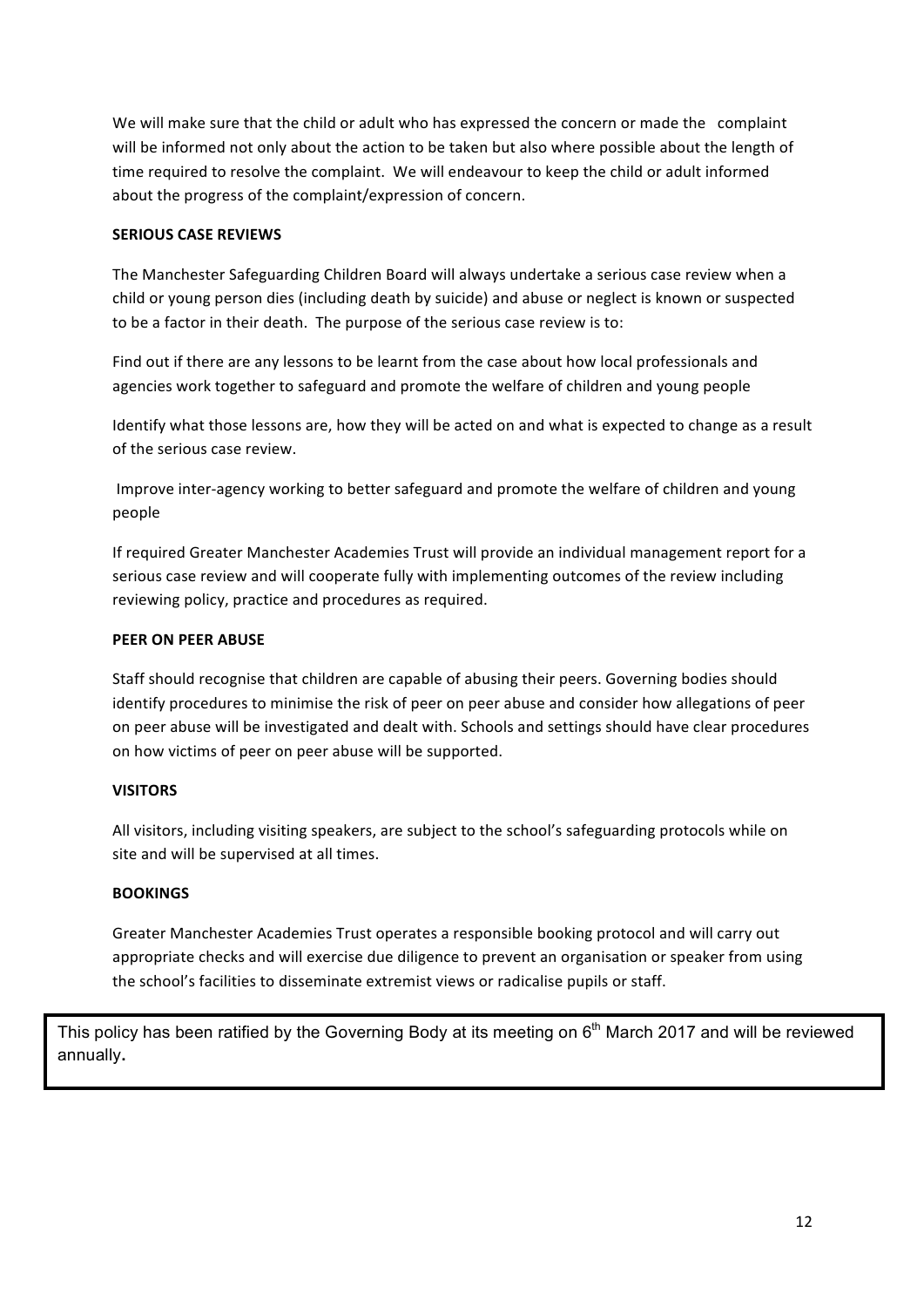#### **APPENDIX A**

#### **School Policies:**

Health and Safety Physical Interventions/Restraint Work Experience and Extended work placements Sex and Relationships Education Equal Opportunities E-Safety Extended Schools Activities Behaviour Management including fixed and short term exclusions Trips and Visit Special Educational Needs Toileting and Intimate Care Disability Discrimination Looked After Children Anti-bullying Administration of Medicines Letting to external organisations External visitors/speakers

For further safeguarding information, guidance and policies on the following please visit MSCB website www.mscb.org.uk

Managing Allegations and Concerns Against Staff and Volunteers Forced Marriage Domestic Abuse Missing from Home and Care Private Fostering Child Sexual Exploitation Preventing Violent Extremism Guns and Gangs E-Safety Policy Safe Staffing and Recruitment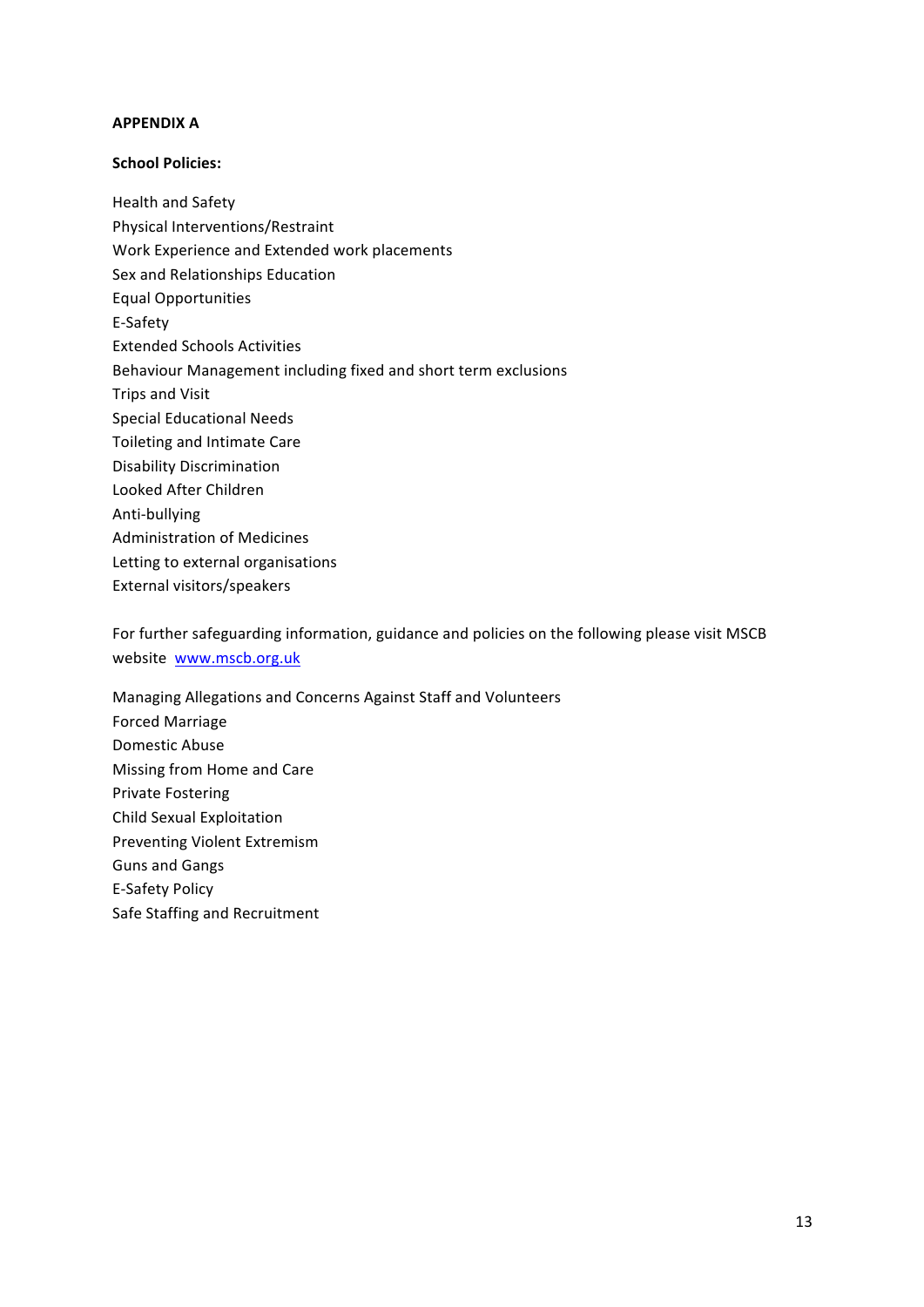#### **APPENDIX B**

The following definitions are from Working Together to Safeguard Children (2015)

#### **Significant Harm**

The threshold that justifies compulsory intervention in family life and gives Local Authorities a duty to make enquiries to decide whether they should take action to safeguard or promote the welfare of a child who is suffering or likely to suffer significant harm.

#### **Physical Abuse**

Physical abuse may involve hitting, shaking, throwing, poisoning, burning or scalding, drowning, suffocating or otherwise causing physical harm to a child. Physical harm may also be caused when a parent or carer fabricates the symptoms of, or deliberately induces an illness in a child.

#### **Emotional Abuse**

Emotional abuse is the persistent emotional maltreatment of a child such as to cause severe and persistent adverse effects on the child's emotional development. It may involve conveying to children that they are worthless or unloved, inadequate, or valued only insofar as they meet the needs of another person. It may feature age or developmentally inappropriate expectations being imposed on children. These may include interactions that are beyond the child's developmental capability, as well as overprotection and limitation of exploration and learning, or preventing the child participating in normal social interaction. It may involve seeing or hearing the ill-treatment of another. It may involve serious bullying, causing children frequently to feel frightened or in danger, or the exploitation or corruption of children. Some level of emotional abuse is involved in all types of maltreatment of a child, though it may occur alone.

#### **Sexual Abuse**

Sexual abuse involves forcing or enticing a child or young person to take part in sexual activities, including prostitution, whether or not the child is aware of what is happening.

The activities may involve physical contact, including penetrative (e.g. rape, buggery or oral sex) or non-penetrative acts. The activities may include non-contact activities, such as involving children in looking at, or in the production of, sexual online images, watching sexual activities, or encouraging children to behave in sexually inappropriate ways.

#### **Neglect**

Neglect is the persistent failure to meet a child's basic physical and/or psychological needs, likely to result in the serious impairment of the child's health or development.

Neglect may occur during pregnancy as a result of maternal substance abuse for example.

Once a child is born, neglect may involve a parent or carer failing to:

Provide adequate food and clothing, shelter (including exclusion from home or abandonment).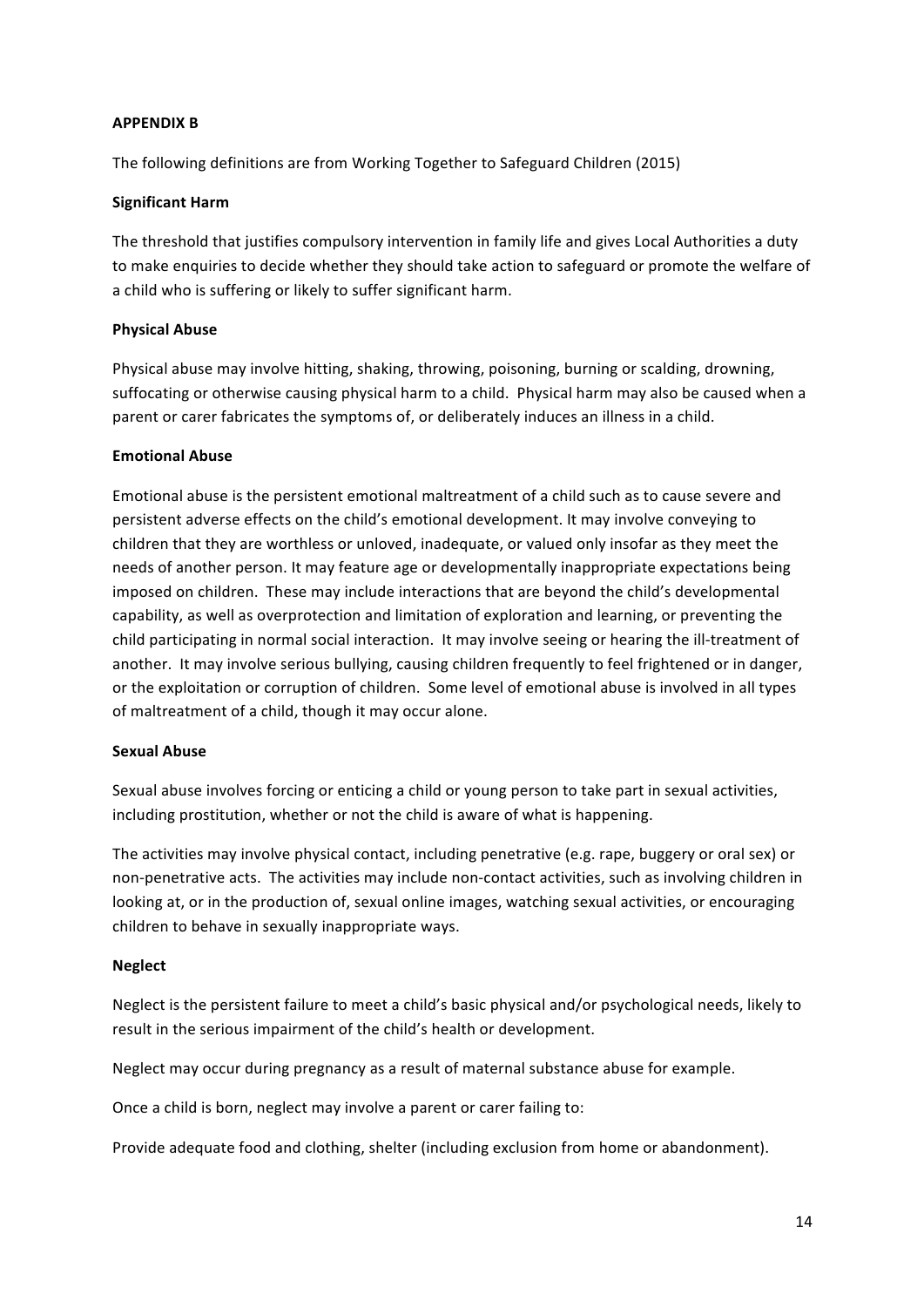Protect a child from physical and emotional harm or danger.

Ensure adequate supervision (including the use of inadequate caretakers).

Ensure access to appropriate medical care or treatment.

It may also include neglect of, or unresponsiveness to, a child's basic emotional needs.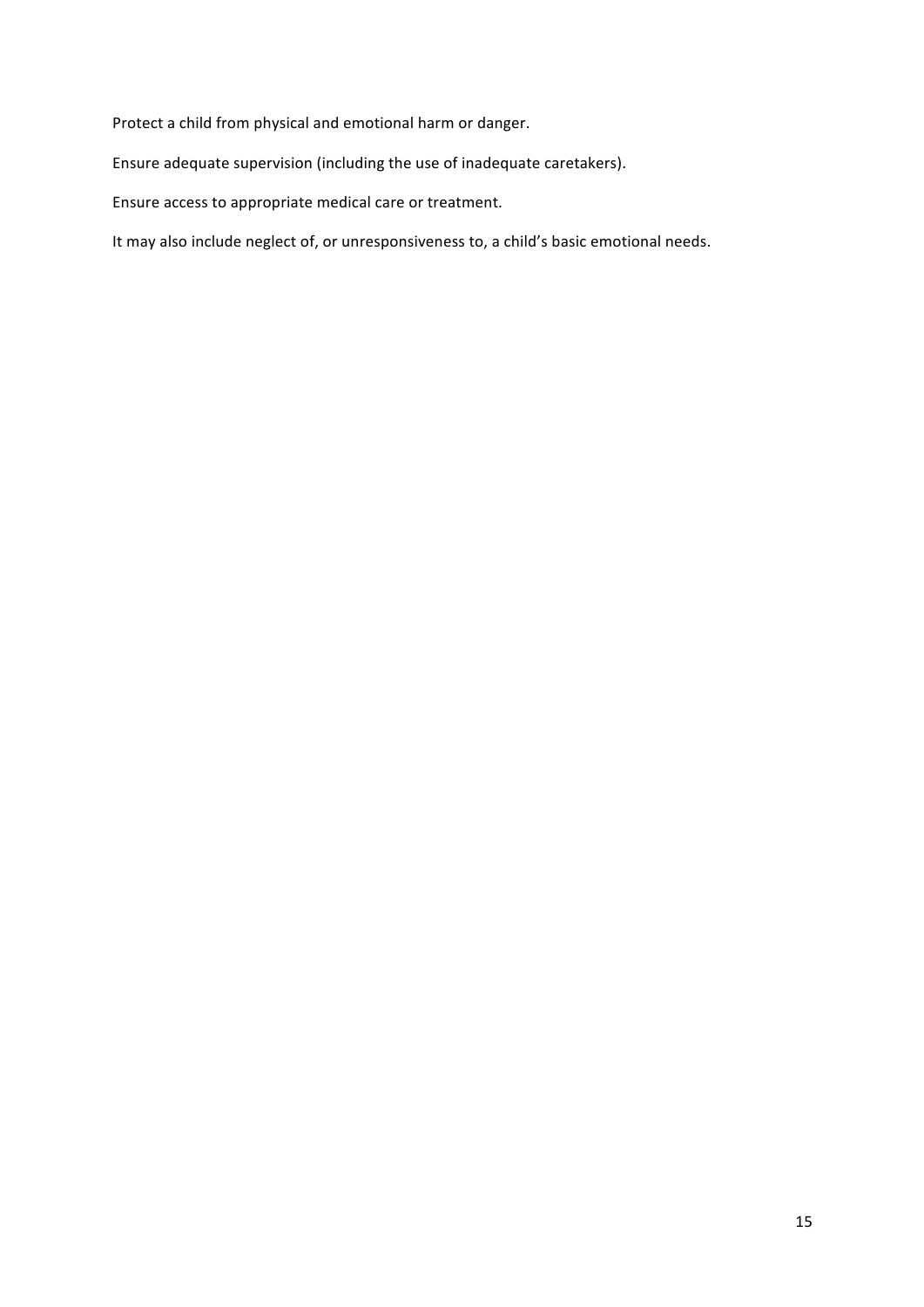#### **APPENDIX C**

A 'Good' Safeguarding School

The leadership, staff and governing body are committed to a safe school which promotes the wellbeing and welfare of all its pupils, staff and visitors and the following is embedded into its vision, culture and practices:

#### **ETHOS AND ENVIRONMENT**

The school is a place where 'Every Child Matters'.

The environment is welcoming and pleasant and pupils, staff and visitors are greeted appropriately.

The school/setting has pleasant and welcoming dining areas and encourages healthy eating.

Achievements and progress are regularly celebrated and pupils have high expectations of themselves and others and understand that long-term goals are worth working for.

Pupils feel valued and are open and confident in their relationships with staff and one another.

Pupil's work is displayed and changed regularly.

#### **PRACTICES AND PROCEDURES**

The school has a 'Safeguarding Policy' which all staff understand and practices are fully implemented.

Behaviour Management and Anti-bullying Policies are in place and are clearly understood and followed by all.

The Multi Agency Levels of Need and Response Framework is embedded.

Effective School Improvement Plan and effective school self-evaluation procedures are in place.

Appropriate Policies and Procedures are in place, understood and implemented by all staff.

The school/setting takes account of the DDA and has made appropriate adjustments for staff and pupils.

All staff involved in safeguarding liaise regularly to ensure continuity in the support they provide.

The school/setting has an identified person who administers medicines.

DBS checks are in place and regularly up-dated.

Appropriate Risk Assessment procedures are in place and up-dated.

#### **PUPIL TRACKING**

The progress and attendance of pupils in alternative provision is carefully tracked and monitored as for other pupils.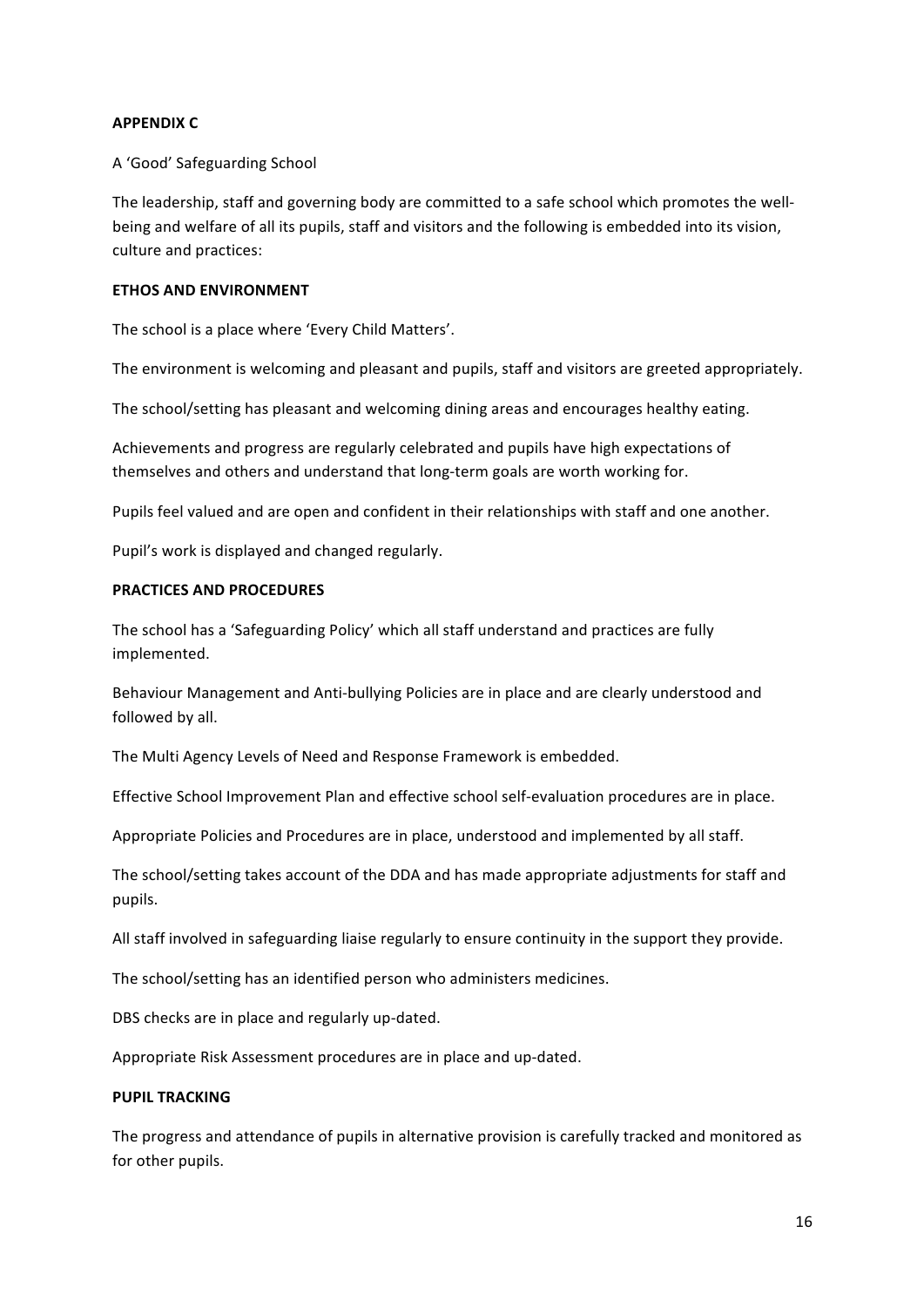Pupil tracking systems are in place and used effectively to monitor and track progress and intervene as required.

Vulnerable groups are identified and tracked for progress, attainments and attendance.

Effective transition for pupils takes place at all stages.

#### **STAFF TRAINING**

The Leadership and Management of the school is trained in Safeguarding and is effective.

A Senior Designated Person for Safeguarding is nominated and receives regular training and has access to appropriate supervision.

Staff receive regular up-dated training on Safeguarding and identified staff receive higher level training as appropriate.

#### **PUPIL ENGAGEMENT**

Pupil voice is valued and the School Council is afforded respect and is involved appropriately in decision making.

Pupils are given responsibility in supporting other pupils and are involved in routine organisational tasks and activities.

Pupils are encouraged to participate in a variety of clubs and activities.

#### **THE CURRICULUM**

The curriculum, organisation of teaching and learning and ethos in settings and schools contributes to teaching children and young people about safety issues, including road safety, accident prevention, substance misuse, sexual harassment, self-harm, Internet safety and building resilience.

Staff expectations of pupil's behaviour, attendance and attainment are high.

School has developed approaches to tackling all forms of bullying including, racist, homophobic and cyber-bullying. This includes tackling issues leading to grooming and child sexual exploitation and radicalisation

There are formal and informal opportunities to praise reward and celebrate pupils behaviour and achievements in lessons, tutor groups, assemblies, dinner time, break time, before and after school, trips etc.

#### **WORKING WITH PARENTS/CARERS AND OUTSIDE AGENCIES**

There is effective communication between the school staff, outside agencies and parents/carers.

Family intervention work is an integral part of the school's support for children and families.

The school actively pursues all absence - they know which children are at risk of becoming/or are persistently absent - non-attendance is understood as a potential safeguarding issue.